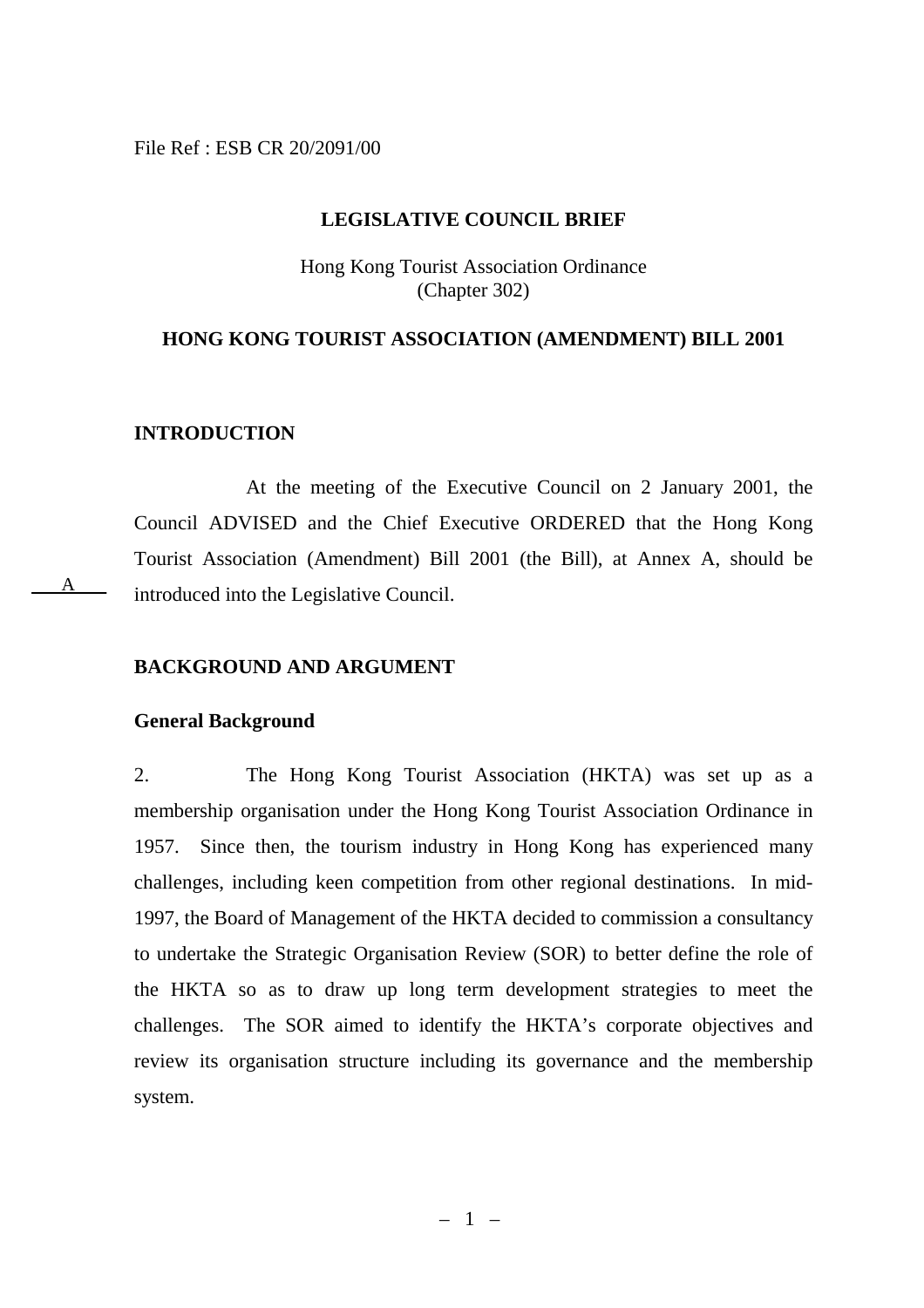## **Present Position**

3. As part of the SOR, the HKTA has undertaken thorough consultation with the travel trade and relevant organisations. The SOR concluded and the HKTA Board endorsed that the main role of the HKTA should be to promote Hong Kong as a tourist destination, to enrich visitors' travel experience and to enhance Hong Kong's attractiveness through improving and developing new tourism itineraries in collaboration with the tourism industry.

4. The SOR consultancy made a number of specific recommendations which have been endorsed by the HKTA Board –

- (a) The HKTA's membership system is outdated. The HKTA's work goes beyond its members. In fact, the HKTA has been working with concerned organisations of the tourism industry in its promotion work and not just with its members. The HKTA should therefore abolish the membership system to fully reflect its operation and functions.
- (b) Currently the Board of Management of the HKTA comprises 11 members and five of them are nominated by the HKTA members. To enhance the representativeness of the Board and to gather more expertise from different fields for advice to enhance tourism development, the size of the Board of Management should be expanded from 11 to 20.
- (c) With the cessation of the membership system, the name of HKTA should be changed to "Hong Kong Tourism Board" (香港旅遊發展 局) to better reflect its overall role in the tourism industry.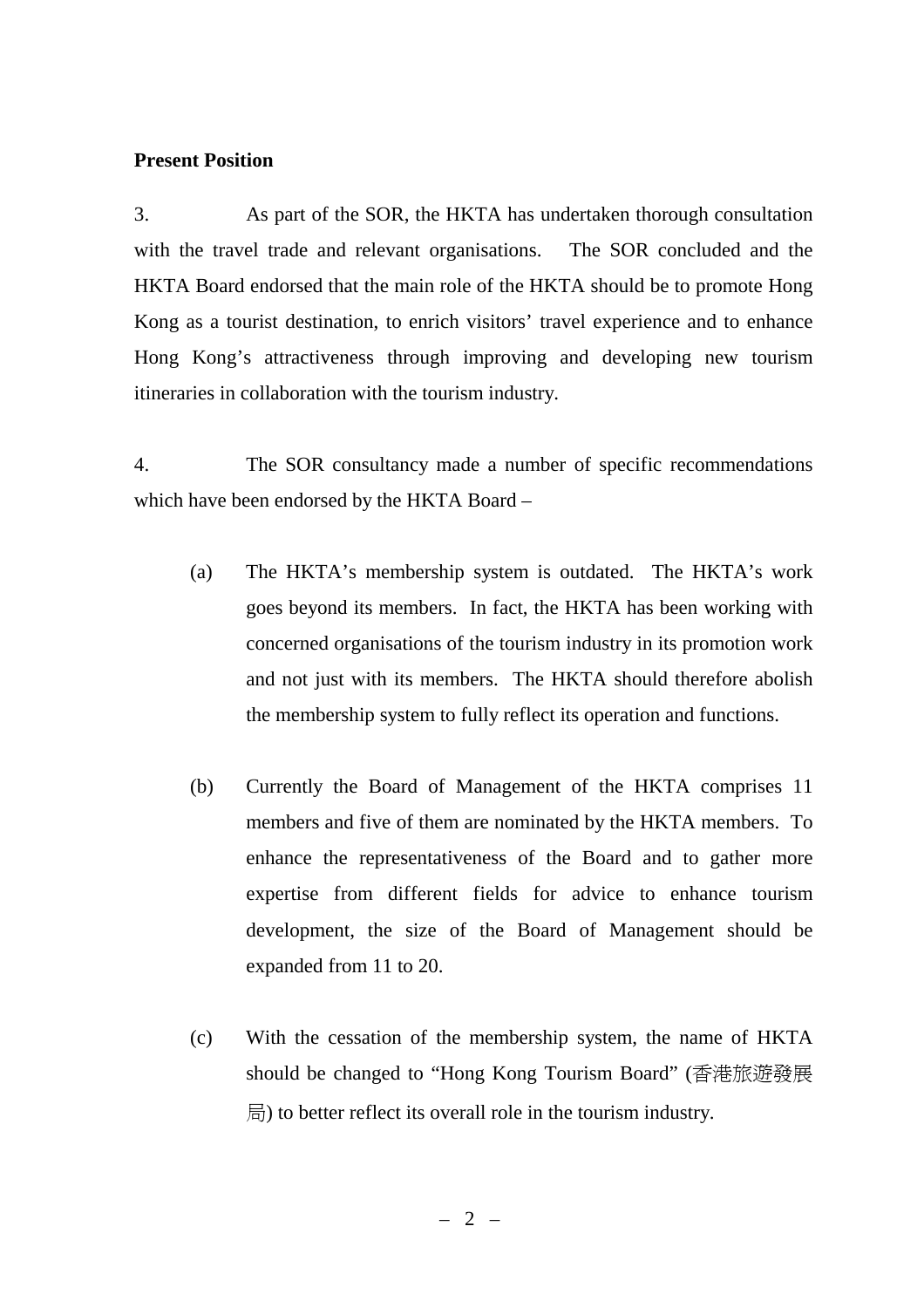(d) The HKTA should remain as a public body with the flexibility of working independently. It should continue to co-operate with the Government and the private sector to enhance the effectiveness of marketing and promotional activities.

#### **The Respective Roles of the Tourism Commission and HKTA**

5. The Tourism Commission was established in May 1999. We have since completed a review of the roles and division of responsibilities between the Tourism Commission and the HKTA. The Tourism Commission is mainly responsible for formulating and coordinating the implementation of policies, strategies, infrastructure and plans for promoting tourism development. At the same time, it also leads and co-ordinates the work of other Government bureaux and departments on policies and plans which have an impact on tourism development.

6. The principal role of the HKTA is to promote Hong Kong as a tourist destination globally, at specific markets, and to assist in enriching visitors' travel experience. The focus of its work is on market promotion, and on co-ordination of all sectors in the tourism industry with a view to improving tourism products and enhancing Hong Kong's attractiveness. The SOR confirmed the need first to boost efforts in promotion and marketing in future and secondly, to restructure the organisation of HKTA and its administrative framework to enhance support for its overseas promotion.

## **The Proposal**

7. To implement the recommendations of the SOR as set out at paragraphs 3 and 4 above, we propose to amend the Hong Kong Tourist Association Ordinance.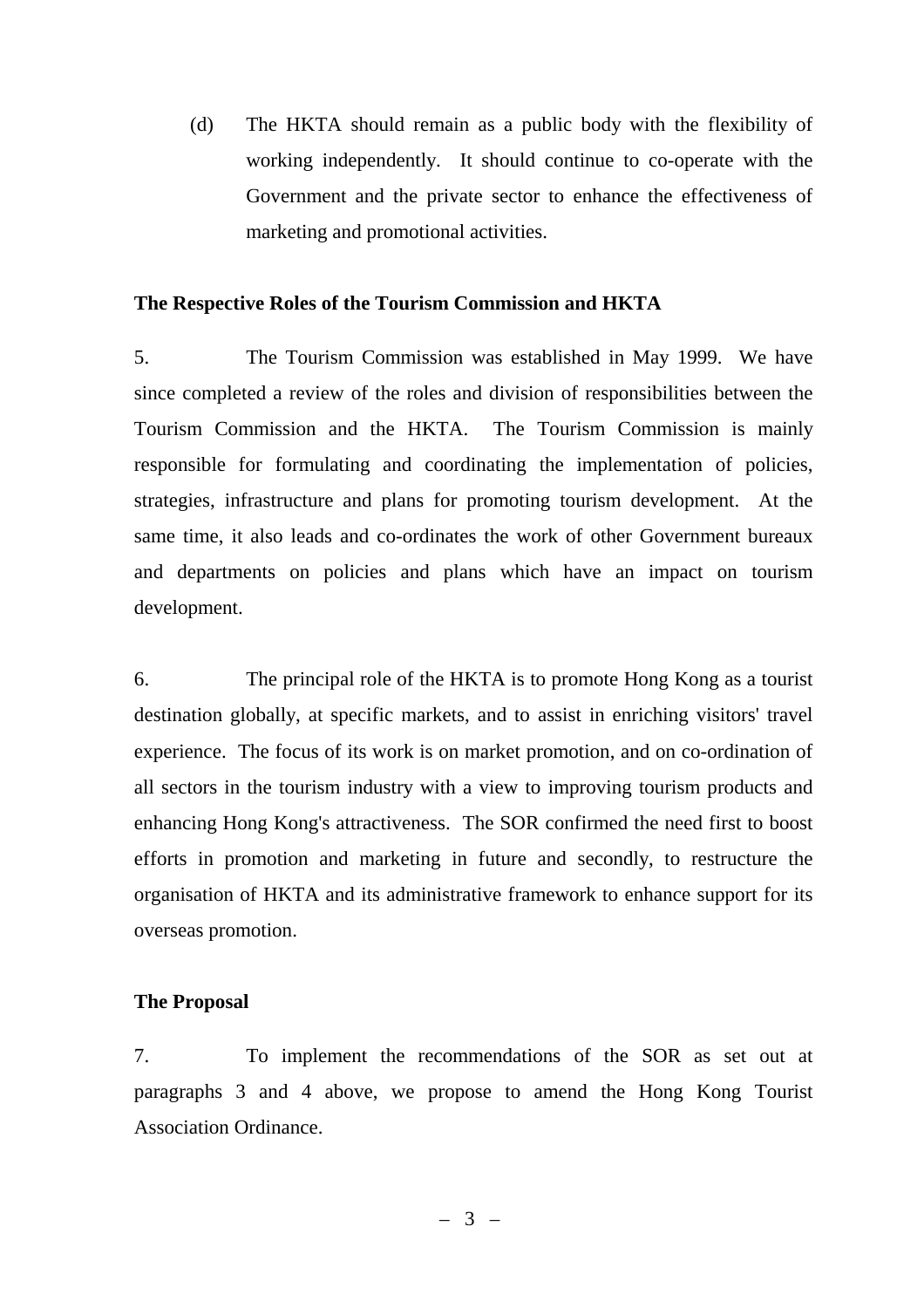### **THE BILL**

- 8 The main provisions of the Bill include –
- (a) Clause  $1(2)$ : Providing for bringing into effect the legislation on a date to be appointed by the Secretary for Economic Services by notice in the Gazette. This is intended to allow time for the HKTA to complete the procedures for abolishing the membership scheme and changing its name.
- (b) Clause 5 : Establishing a new body corporate known as the "Hong Kong Tourism Board" to replace the HKTA and its Board of Management.
- (c) Clause 6: Updating some of the objects of the HKTA to put emphasis on promoting Hong Kong globally as a world class destination and stepping up its advisory role to the Government.
- (d) Clauses  $7 \text{ to } 9$ : Repealing provisions relating to the criteria of, application for, and termination of membership of the HKTA and substituting provisions relating to the seal and general powers of the Hong Kong Tourism Board.
- (e) Clause 11 : Providing that the Hong Kong Tourism Board shall consist of 20 members to be appointed by the Chief Executive and providing for the appointment of a new Deputy Chairman from amongst the Board members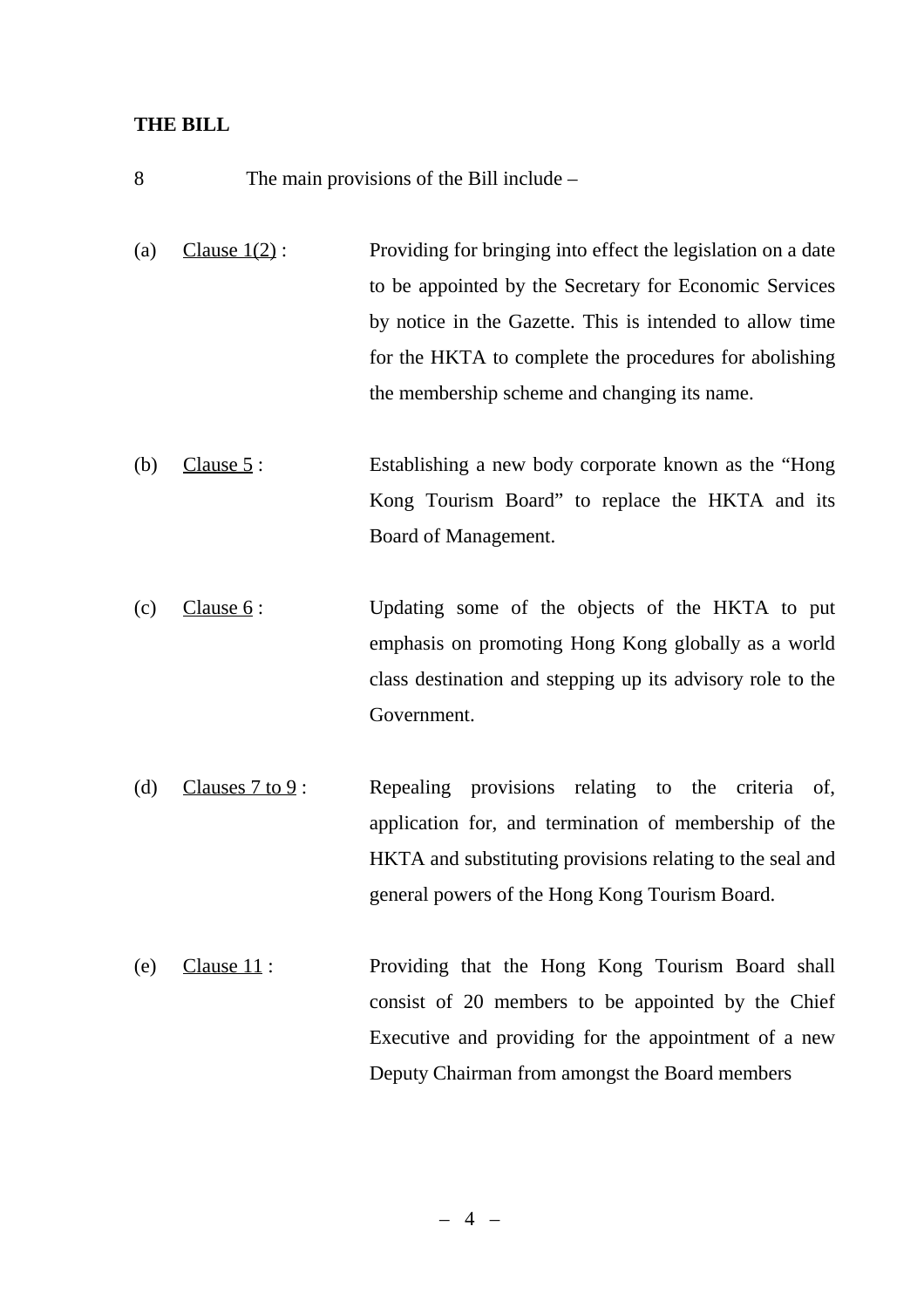- (f) Clauses 32 and 33: Prohibiting, until midnight of 31 December 2010, any unauthorized use of the existing badges or emblems and the title of the HKTA.
- (g) Clause 34: Repealing the Hong Kong Tourist Association Rules (Cap. 302 sub. leg.) which provide for matters relating to the meetings and membership system of the HKTA.

The existing provisions in the Hong Kong Tourist Association Ordinance to be amended and provisions in other Ordinances to which consequential amendments are to be made are at Annex B.

**PUBLIC CONSULTATION**

9. We have consulted the HKTA and the Legislative Council Panel on Economic Services on the proposed amendments. Both of them supported the proposal.

10. The HKTA has consulted its members and key industry bodies on the recommendations of the SOR. They generally welcomed the recommendations.

#### **BASIC LAW IMPLICATIONS**

11. The Department of Justice advises that the proposed Bill does not conflict with those provisions of the Basic Law carrying no human rights implications.

## **HUMAN RIGHTS IMPLICATIONS**

12. The Department of Justice advises that the proposed Bill is consistent with the human rights provisions of the Basic Law.

B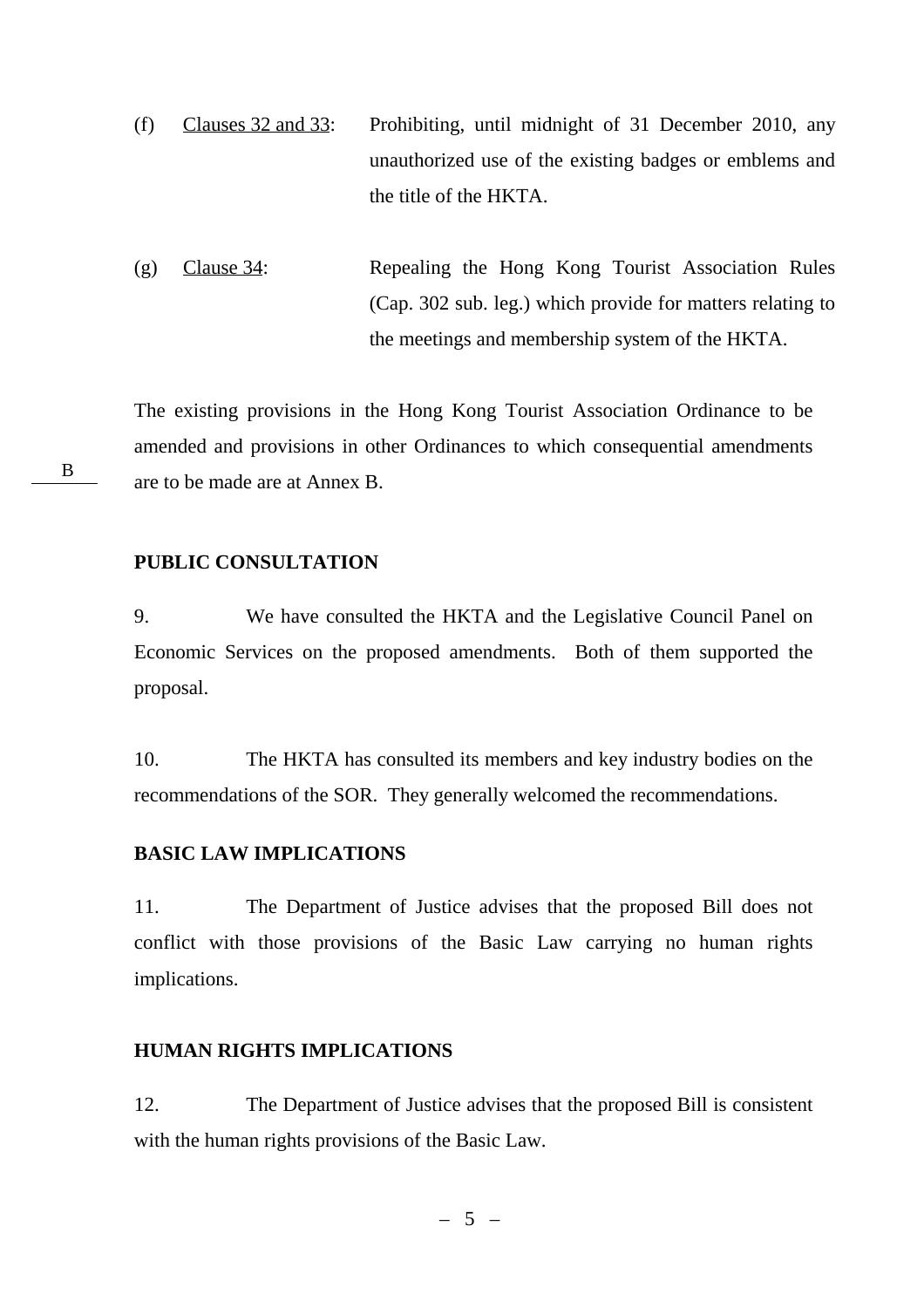#### **BINDING EFFECT OF THE BILL**

13. The proposed Bill will not affect the current binding effect of the Hong Kong Tourist Association Ordinance.

## **FINANCIAL AND STAFFING IMPLICATIONS**

14. At present, the HKTA receives an annual Government subvention of about \$500 million. Membership subscriptions only account for less than 1% of the HKTA's overall income. The cessation of the membership scheme and relevant income would not affect the healthy financial status maintained by the HKTA. There is no need to provide additional Government subvention to the HKTA because of this change. The Amendment Bill will not give rise to additional financial and staffing implications for Government.

## **ECONOMIC IMPLICATIONS**

15. The proposed amendments should not have any cost impact on the tourism industry. The overall impact on the economy is positive as the marketing role of the proposed Hong Kong Tourism Board would be more clearly defined. This will enhance the effectiveness of the Board's work in future.

## **ENVIRONMENTAL IMPLICATIONS**

16. The proposed amendments do not have any impact on the environment.

## **LEGISLATIVE TIMETABLE**

17. The legislative timetable will be as follows –